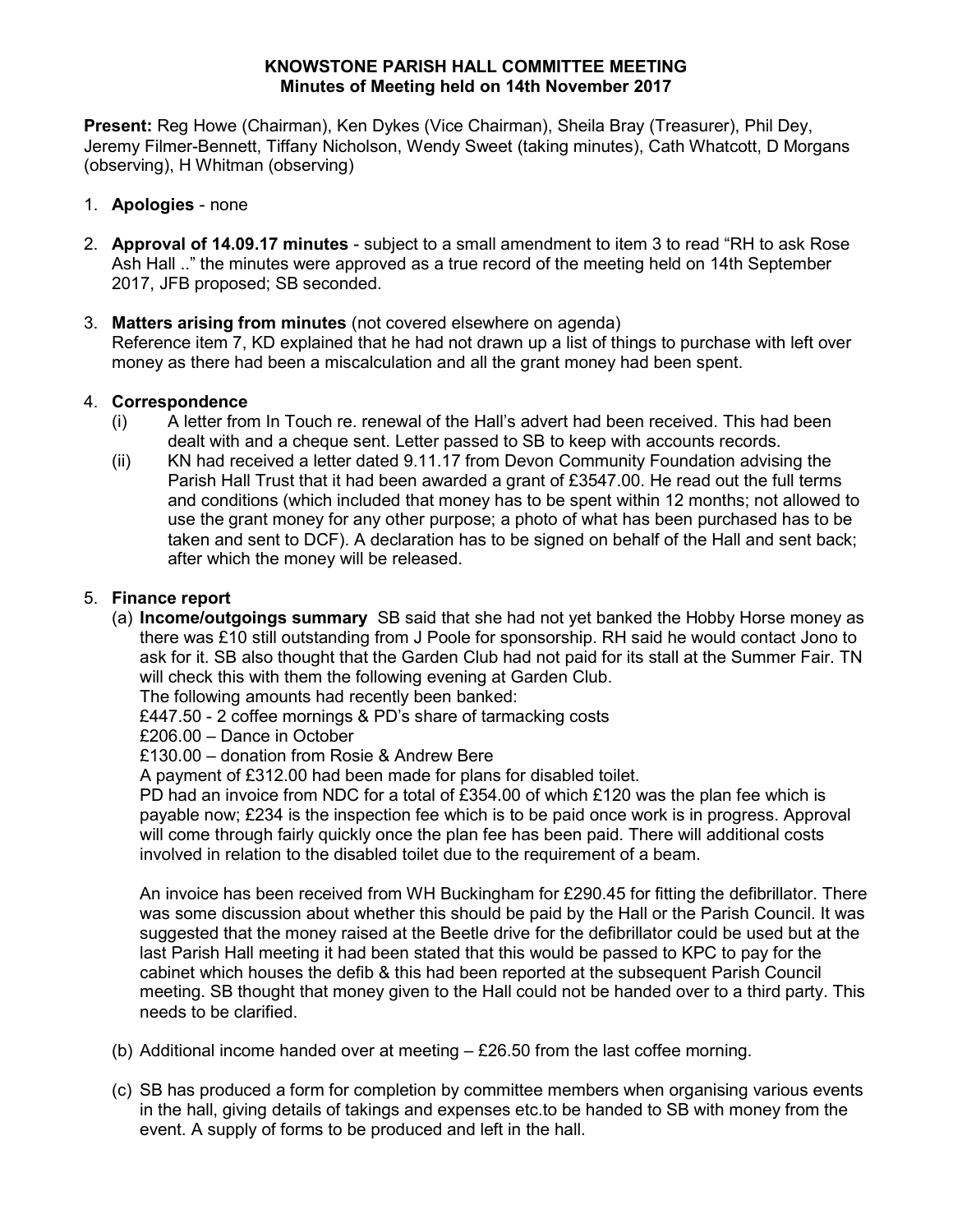## 6. RWE community fund update/hall facilities & equipment

KD reported that there was a problem with getting hold of Maureen Fox who is supposed to be making the curtains. He had been trying to contact her for the past month. It was decided to give it another weeks and if still not heard from her then go elsewhere. It was suggested that Belinda Hopkins could be approached. As the committee room has standard sized windows it might be possible to buy readymade curtains (which would have to be thermal and fire retardant). TN & PD will measure up & TN will look for them in Dunelm.

The gazebos @ £89 were still available and KD would ring ebay to see if they would accept a cheque. It was agreed to go for a 8m long adult tug of war rope.

KD asked WS to ask Ray if he could source suitable loud speakers for £330 that were not too heavy and could be wall mounted.

The small tables would be ordered and 100 white dinner plates. The latter provoked a discussion on whether we should wait until all the kitchen contents were overhauled to see exactly what there is and a coherent plan drawn up as to what is required before ordering the plates. It was agreed that this should be done.

It was pointed out that the current kettle is very slow to boil and that some people using the hall were bringing their own to use. It was agreed that SB would buy a new kettle to replace the existing one.

JFB mentioned for future discussion the possible purchase of a lockable cupboard/bar. This needs to be looked into in more detail including licencing requirements in order to be legal. He also said it would be good to have a commercial dishwasher or glass washer.

#### 7. Hall maintenance issues

- a. Boiler KD confirmed that the heating was now working efficiently.
- b. Failed double glazing unit one panel in the hall; only noticeable when the sun is shining. It was decided no action required at the moment.

## 8. Hall activities / fundraising

a. Feedback on recent events - Hobby Horse night had been a good event although numbers attending had been lower than hoped. Posters advertising the event had been late going up. It was felt that for future events the parish should be divided up between committee members whose responsibility it would be to make sure everyone knew about a planned event. Also important to give people advance notice and to produce a calendar of events for the whole year. Events are usually well advertised in In Touch and local newspapers. PD suggested that a banner could be put on his fence to advertise different events and he will get some quotes from Printworkx in South Molton.

Coffee mornings – at the request of a couple of regular attendees to have the coffee morning on the same day each month, it was decided that these should take place on the second Wednesday each month starting in January 2018. Post meeting note – this clashes with East Anstey's coffee mornings so needs to be re-thought – perhaps the first Wedensday each month (but not in January as too close to New Year)?

## b. Progress of events planned for 2017

i. Film nights Michelle and Tim will be checking the equipment the following day as there had been problems with the sound at the recent CPR training. SB handed KD an extension lead which would be needed and asked that she is reimbursed £14.00 for it.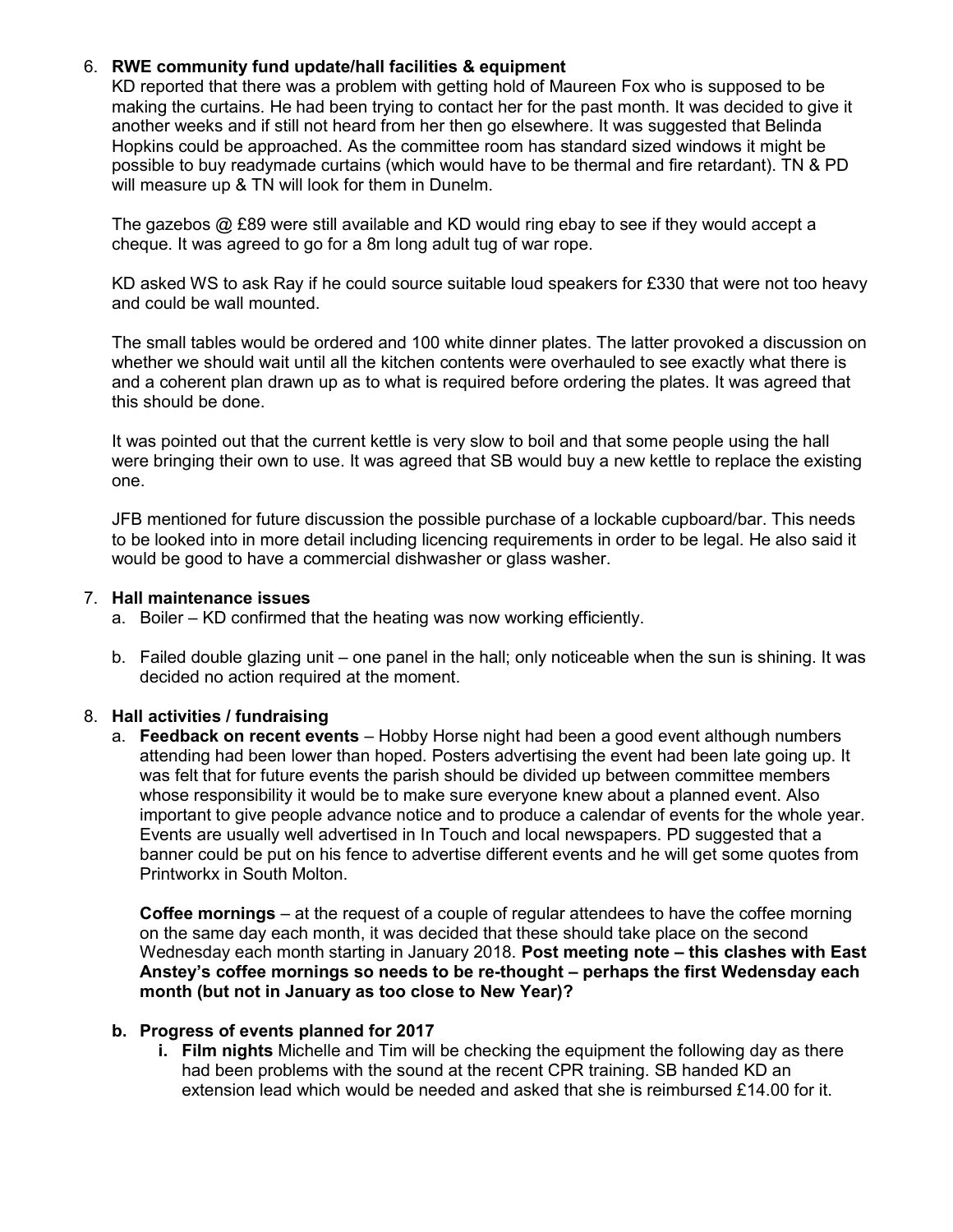ii. Bingo RH went through the notes supplied by Wendy Vigus and the following were agreed/noted:

Joint event with the church.

Roger Bucknell who previously bought the bingo sheets and sold them on the night unable to do so this year. WS said she was happy to buy the sheets. She will contact Roger to find out where he bought them etc. Cost in 2016 was £3.50 for 10 games & £1.50 for flier. Post meeting note  $-$  Roger said that it was felt by people attending last year that this was very cheap so should we revise these prices for this year?

WS & CW will sell the sheets in the hall lobby as people come in.

Tea & biscuits served at half time – usually organised by the PCC.

Raffle prizes needed – Christine Watson/Roger Allen have donated in the past. TN & Copper will oversee the raffle on the night. Last year WS sourced some prizes from Sainsburys (as donations) & will try to do so again; JPB will approach Tescos.

Posters need to go ASAP and fliers also distributed. WS will print & laminate about a dozen posters which Reg will put up on the cattle grid uprights on the outer moor. All members to put up posters when they are out & about in South Molton, Dulverton etc. KD said he would put up a sign at the bottom of the hall drive.

SB will sort out float for raffle & bingo books.

KD will check people's books on the night & he confirmed that Mike Devine was happy to assist again this year.

Anthony Vigus is available to be the bingo caller again this year.

Money is usually counted on the night & split between the hall and the church.

Christmas boxes Ten are needed & each person will be given £5 towards it by SB. Boxes as follows (based on previous year's donors):

- 1. Sheila
- 2. Ken & Carol Dykes
- 3. Chris & Phil Dey
- 4. Tiff
- 5. Louise and Mary Payne (WS will ask)
- 6. John & Rosemary Stanbury (RH will ask John)
- 7. Reg & Copper
- 8. Jeremy
- 9. Rosie & Andrew Bere (SB will ask)
- 10. Wendy V

WS said that if someone dropped out she could ask Bev Costerton who had previously offered to donate a box and/or she would donate one.

Good to encourage people who are not on the committee to donate a box as it encourages them to attend the event.

The format for each game is: Initial prize (for 1 line) box of biscuits or sweet Next prize (for 2 lines) bottle of wine (using bottles left over from bar at Race Night) Prize for full house: Christmas Dinner box